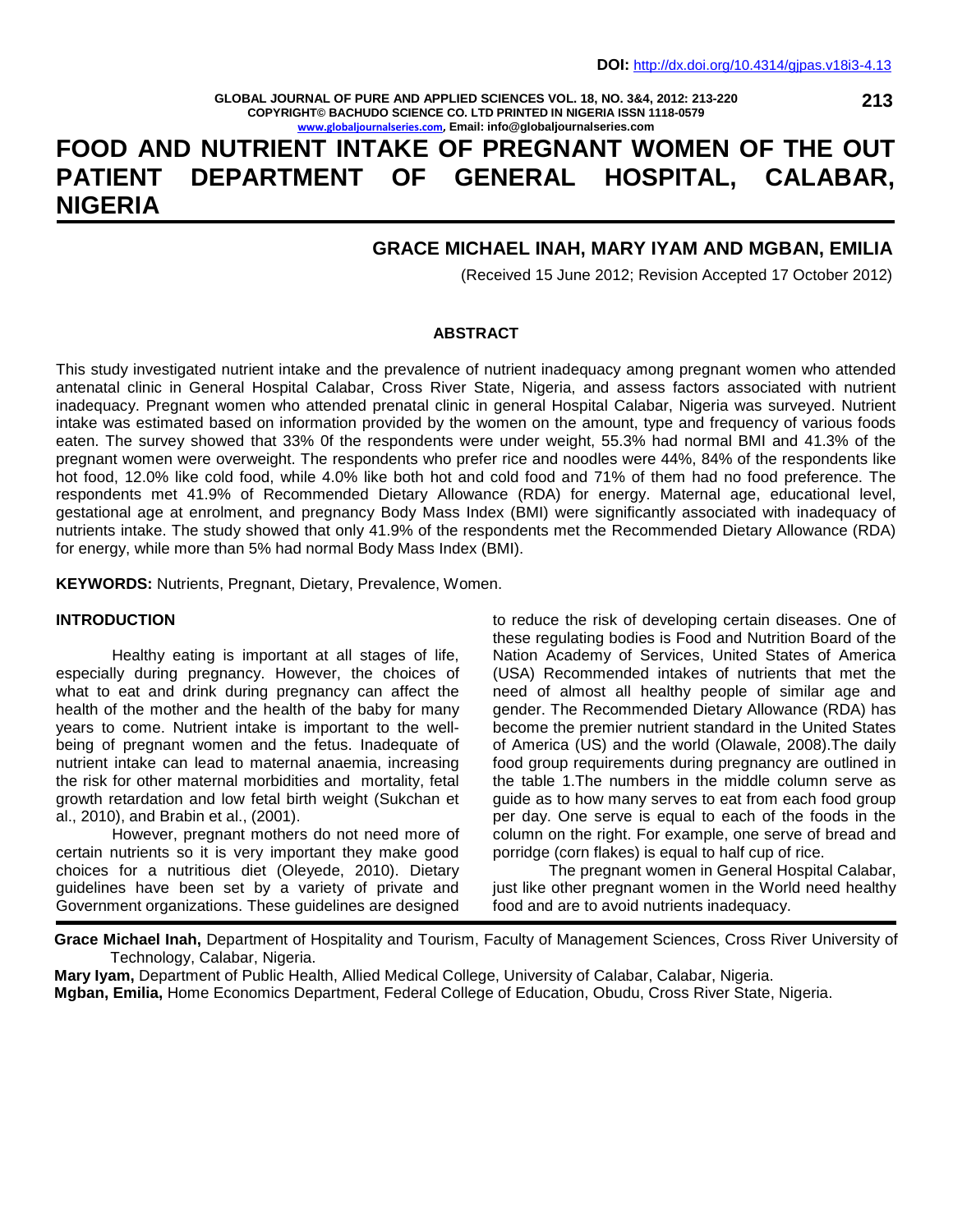| <b>Food Group</b>                        | <b>Number of serves</b>                               | 1 serve                                 |  |
|------------------------------------------|-------------------------------------------------------|-----------------------------------------|--|
| Breads, Cereals, Rice, Pasta, Noodles    | $8 - 12$                                              | 1 slice bread                           |  |
|                                          |                                                       | 1/ <sub>2</sub> medium bread roll       |  |
|                                          |                                                       | 1/ <sub>2</sub> cup cooked rice, pasta, |  |
|                                          |                                                       | noodles                                 |  |
|                                          |                                                       | 1/2 cup breakfast cereal flakes         |  |
|                                          |                                                       | 1⁄4 cup muesli or oats                  |  |
| Fruit                                    | $\overline{4}$                                        | 1 piece medium sized fruit              |  |
|                                          |                                                       | 2 pieces smaller fruit                  |  |
|                                          |                                                       | 20 grapes or cherries                   |  |
|                                          |                                                       | $\frac{1}{2}$ cup juice                 |  |
|                                          |                                                       | 1 cup diced/canned fruit                |  |
|                                          |                                                       | 1 1/2 tbsp sultanas                     |  |
| Vegetables, Legumes                      | $5-6$                                                 | 1 medium potato/yam                     |  |
|                                          |                                                       | 1/2 medium sweet potato                 |  |
|                                          |                                                       | 1 cup lettuce or salad vegies           |  |
|                                          |                                                       | 1/2 cup cooked vegetables               |  |
| Meat, fish, poultry, eggs, nuts, legumes | $1\frac{1}{2}$                                        | 65<br>100 <sub>g</sub><br>cooked<br>$-$ |  |
|                                          |                                                       | meat/chicken                            |  |
|                                          |                                                       | 80-120g cooked fish                     |  |
|                                          |                                                       | 2 small eggs                            |  |
|                                          |                                                       | 1/3<br>cup cooked<br>beans,             |  |
|                                          |                                                       | lentils, chick peas, split peas         |  |
|                                          |                                                       | or canned beans                         |  |
|                                          |                                                       | 1/3 cup peanuts/almonds                 |  |
| Milk, yogurt, cheese                     | $\overline{2}$<br>1 cup milk<br>40g (2 slices) cheese |                                         |  |
|                                          |                                                       |                                         |  |
|                                          |                                                       | 200g yoghurt                            |  |
|                                          |                                                       | 1 cup custard                           |  |
| <b>Extra Foods</b>                       | $0 - 2\frac{1}{2}$                                    | 3-4 sweet biscuits                      |  |
|                                          |                                                       | 30 g potato crisps                      |  |
|                                          |                                                       | 2 scoops ice-cream                      |  |
|                                          |                                                       | $\mathbf{1}$<br>tbsp(20g)<br>butter,    |  |
|                                          |                                                       | margarine, oil                          |  |

**TABLE 1:** DAILY FOOD GROUP REQUIREMENT DURING PREGNANCY.

Ministry of Health, (2006).

### **RECOMMENDED NUTRITIONAL INTAKE FOR PREGNANT MOTHERS**

### **Vitamins B6 and B12**

The American Congress of Obstetricians and Gynecologists recommends 1.9 mg of vitamin B6 and 2.6 mg of vitamin B12 as part of prenatal diet for pregnant mothers. B6 is needed for the formation of red blood cells needed by the pregnant mothers and the baby. Foods rich in vitamin B6 include fish, beef and poultry. Fruits and vegetable sources of this vitamin include potatoes, spinach, banana and avocado. In addition to helping to form red blood cells, vitamin B12 also aids in the functioning of the central nervous system. This vitamin is found in eggs, dairy products and poultry.

### **Vitamins A, C and D**

Pregnant mothers need seven hundred and seventy (770) micrograms of vitamin A and eighty five (85) micrograms (mg) of vitamin C per day during pregnancy. Vitamin A is

required for healthy skin and eyesight and is found in carrots, green leafy vegetables and sweet potatoes. The baby needs vitamin C for healthy teeth, gums and bones and this vitamin is found in tomatoes, citrus fruits, cabbage and broccoli. Vitamin D is needed for the formation of baby's teeth and bones. The recommended dietary allowance of vitamin D is two hundred (200) International Units and is found in milk, salmon, sardines and egg yolk.

### **Iron and Protein**

Iron is necessary for the formation of red blood cells in both the mother and the fetus. The recommended dietary allowance of iron is twenty seven (27) micrograms (mg) during pregnancy. Iron-rich foods include, beef, poultry, pulses, dried fruit and green vegetables. These foods are also an excellent source of protein, which is needed for the growth and development of the baby. The American Pregnancy Association recommends seventy five to one hundred (75 to 100) grammes (g) of protein per day.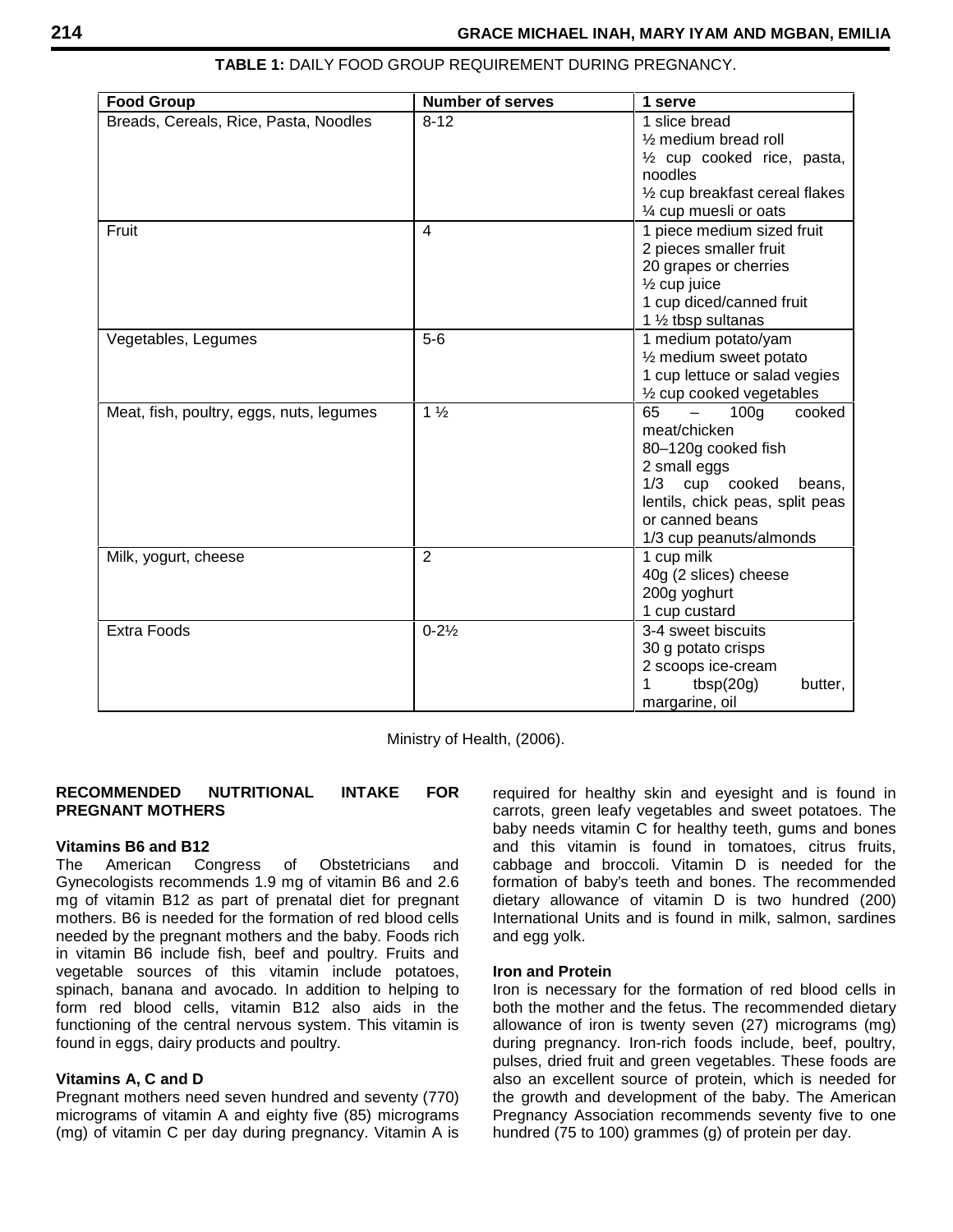#### **Folic Acid and Calcium**

Pregnant mothers need more folic acid to prevent the baby developing spinal bifida, a neural tube defect. It also aids in the production of proteins and enzymes needed by both the mother and the baby. For pregnant mothers, the recommended daily allowance of folic acid is six hundred (600) micrograms. Dietary sources of folic acid include beans, lentils, fresh green vegetables, oranges and poultry. Calcium is needed for strong bones and teeth of both the mother and the developing fetus. Pregnant women require one thousand (1,000) micrograms (mg) of calcium per day when they consume three to four servings of pasteurized milk, yoghurt and cheese per day.

#### **Table 2:** Recommended Nutrient intake for pregnant women

| Food groups | Requirement per day                 |
|-------------|-------------------------------------|
| Vitamin B6  | 1.9 <sub>mg</sub>                   |
| Vitamin B12 | 2.6 <sub>mg</sub>                   |
| Vitamin A   | 770 mg                              |
| Vitamin C   | 85 mg                               |
| Vitamin D   | 200 IU                              |
| <b>Iron</b> | $27 \text{ mg}$                     |
| Protein     | 75-100 mg                           |
| Folic Acid  | 600 mg                              |
| Calcium     | 1000 mg                             |
| Energy      | 350-450 Kcal more than pre-pregnant |

| <b>Source:</b> American Congress of Obstetricians and Gynecologists (ACOG) |  |
|----------------------------------------------------------------------------|--|
|----------------------------------------------------------------------------|--|

An average pregnant woman has an estimated energy requirement of approximately three hundred and fifty to four hundred and fifty (350 to 450) kcal greater than pre-pregnancy needs during the second and third trimester. The vitamin and mineral need increased by 50% during pregnancy, whereas energy need during the second and third trimester represent only a 20% increase, based on adding four hundred (400) kcal to the intake of two thousand (2000) kcal per day by none pregnant women.

The Recommended Dietary Allowance (RDA) for protein increases by twenty five (25) grammes (g) daily or alternatively to 1.1g/kg body weight. The Recommended Dietary Allowance for carbohydrate increases to one hundred and seventy five (175) grammes (g) daily. This amount prevents Ketosis, which can harm the fetus. (Oleyede, 2010)

### **The objective of the study**

The study was investigating nutrient intake of pregnant women in relation to their Body Mass Index among pregnant women who attended ante-natal clinic in General Hospital Calabar, Cross River State, Nigeria and to assess the factors associated with nutrient inadequacy.

### **Specific objectives**

#### **The specific objectives were to;**

-assess nutrients intake of pregnant women in General Hospital, Calabar.

-assess their nutritional status from the Body Mass Index -determine food preferred among pregnant women and their nutrient inadequacy.

#### **Study area**

The study was carried out in the out- patient Department of General Hospital Calabar, Cross River State, Nigeria. The subjects used were all registered pregnant women. Study design

A hospital-based survey was approved by the Department of Biochemistry (Nutrition and Food Science) and permission was obtained from the chief Medical Director of General Hospital Calabar and the Nurses that were on duty that day. Verbal consent was obtained from all registered pregnant women for that day.

#### **Material and methods:**

After receiving a full explanation on the purpose of the study, the women were given a self administered structured questionnaire to ascertain their individual dietary history and bio-data. Table 1, of food intake recommended for pregnant women, were used as guideline of food items required. The food groups including rice, vegetable, meat, fruits, yam, fat, and milk were listed. The units for measuring the amount of each food was recorded as follow: ladle and table spoon for rice and vegetables, portions and pieces for fruits and meat, teaspoon (tsp) for fat, and glasses for milk and water. Photographs of the types and amount of foods were shown to the women to improve estimation of portion size. The subjects were requested to recall their average daily food intake for breakfast, lunch, dinner and supper over the previous day for all food groups and amount eaten using the standard units mentioned above. If the consumed food was not in the list, then that kind of food was converted into an equivalent amount of the same food type.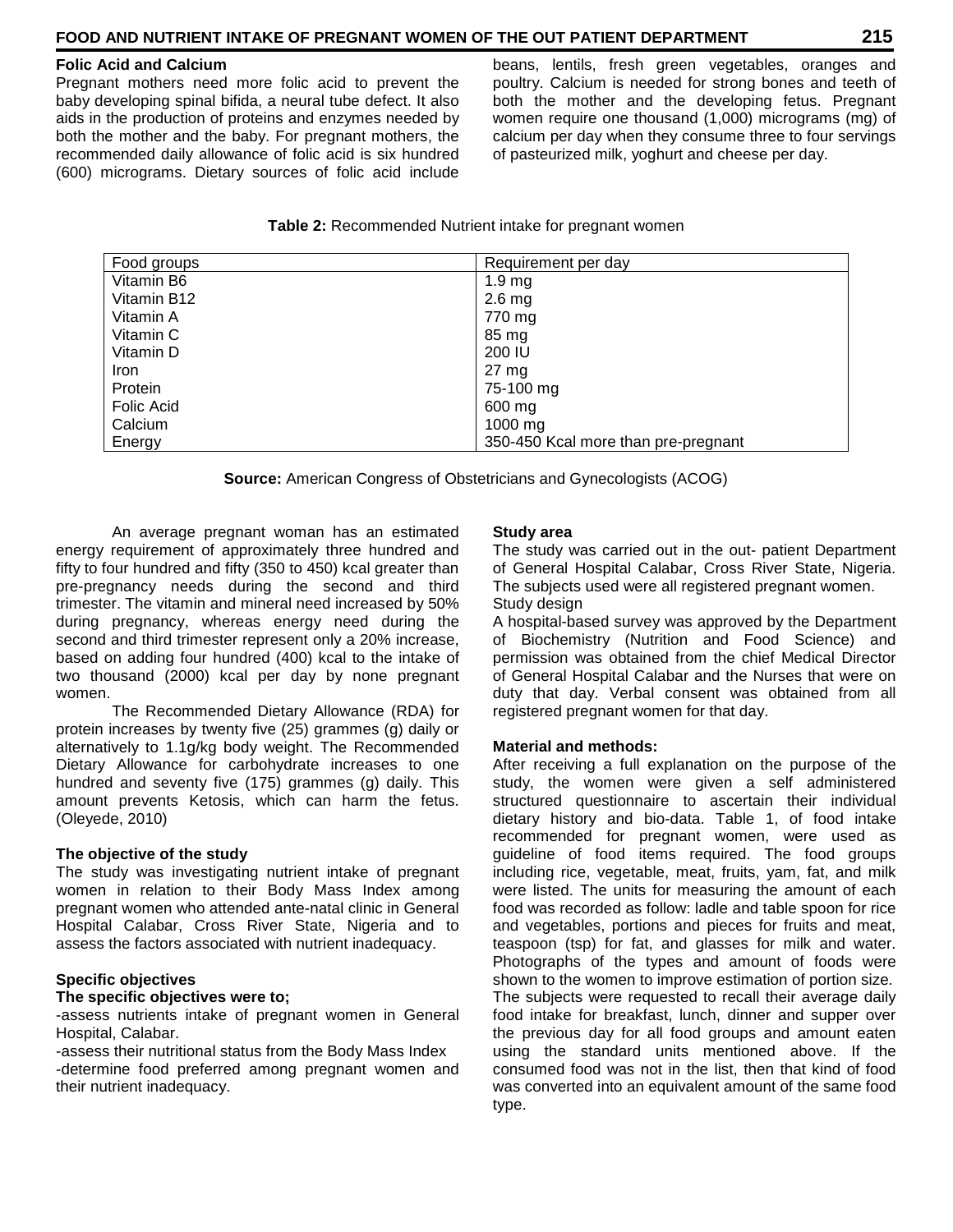### **216 GRACE MICHAEL INAH, MARY IYAM AND MGBAN, EMILIA**

#### **Statistical analysis**

The total daily intake of nutrients was described using means and Standard Deviation (SDs).The data obtained from the 24-hour dietary recall, from the food frequency questionnaire and their socio-economic characteristics were analyzed using the SPSS version 11.

**Nutrient variable:** The main variables were level of nutrients intake and Body Mass Index.

**Independent variables:** Individual characteristics obtained from each subject were age, religion, gestation age, occupation, educational level, pre- pregnancy weight and height, and unmarried status.

The methods employed in assessing the nutritional status were: Anthropometric measurements as recommended by WHO (1995), and food models along with a Structured Questionnaire covering individual factors like economic factors and a 24-hour dietary recall methods were used.

Food composition table was also used with an accurate description of the kind and amount of food eaten and amount of nutrients present in the diet (Oguntona and Akinyele, 2002).

The nutrients in the food consumed by the pregnant women in General Hospital Calabar were determined using the food composition table. The analyzed nutrients were compared with a reference standard (RDA) Table 1 and Body Mass Index (BMI) of 24.9kg/m2.

#### **RESULTS**

The information collected from the 24-hour dietary recall was used to justify the first specific objective raised. The information from the Anthropometric assessment was used to justify the second objective while the Demographic data was used to justify the third specific objective of this study.

Table 3, shows distribution of the following factors; Pregnant women by their Age, Occupation, religion, Educational achieve, gestational age during registration, Body Mass Index and other factors. The respondents who were less than 20 years were 2.7%, 60.7% falls between the ranges of 20 to 30 years, 34% of the respondents fall between the ages of 31 to 40 years, while 2.0%of the pregnant women fall between 41 to 50years. The respondents who were Christians were 63.3%, while 36.7% were Muslims, 2.7% of the respondents were single, while 96.7% were married. The respondents who had vocational training were 2.7%, 20.7% of them were artisan, 34.7% of the pregnant women were civil servants, then 2.0% were farmers, and 0.9% of the respondents were private employees, while 4.0% were students, 31.3% of this women were traders while 60% were unemployed. The respondents' educational achievements were recorded as follows: 2.2% have no educational background, 16.0% have primary education and 31.3% of these respondents have secondary education while 48.0% of the pregnant women have tertiary education. The table 3 shows the gestational age of the respondents to be 1.3% at their first trimester, 20% were in their second trimester, 78.7% were at their third trimester. The Body Mass Index (BMI) category of the respondents were as follows: 3.3% of the respondent has BMI of  $\langle$ 19.8 kg/m<sup>2</sup> (low), 55.3% had a BMI of 25mkg/m<sup>2</sup> (normal), while 41.3% of them had a BMI of 27 kg/m $^2$  (high).

| <b>TABLE 3: Respondents' age, occupation, Religion, Education status, BMI</b> |
|-------------------------------------------------------------------------------|
|-------------------------------------------------------------------------------|

| <b>Factor</b>             | Freq.          | %     | Cum%  |
|---------------------------|----------------|-------|-------|
| Age (years)               |                |       |       |
| $20$                      | 4              | 2.7   | 2.2   |
| 20-30                     | 91             | 60.7  | 63.3  |
| $31 - 40$                 | 52             | 34.7  | 98.0  |
| 41-50                     | 3              | 2.0   | 100.0 |
| Total                     | 150            | 100.0 |       |
| <b>Occupation</b>         |                |       |       |
| Artisan                   | 31             | 20.7  | 21.3  |
| Civil servant             | 52             | 34.7  | 56.0  |
| Farmers                   | $\sqrt{3}$     | 2.0   | 58.0  |
| Private employed          | 1              | 0.7   | 58.7  |
| Student                   | $\,6$          | 4.0   | 62.7  |
| <b>Traders</b>            | 47             | 31.3  | 94.0  |
| Unemployed                | 9              | 6.0   | 100.0 |
| Total                     | 150            | 100.0 |       |
| Religion                  |                |       |       |
| Christianity              | 95             | 63.3  | 63.3  |
| Islam                     | 55             | 36.7  | 100.0 |
| Total                     | 150            | 100.0 |       |
| <b>Education achieved</b> |                |       |       |
| No formal education       | $\mathfrak{B}$ | 2.0   | 2.0   |
| Primary education         | 24             | 16.0  | 18.0  |
| Secondary education       | 47             | 31.3  | 49.0  |
| Tertiary education        | 72             | 48.0  | 97.3  |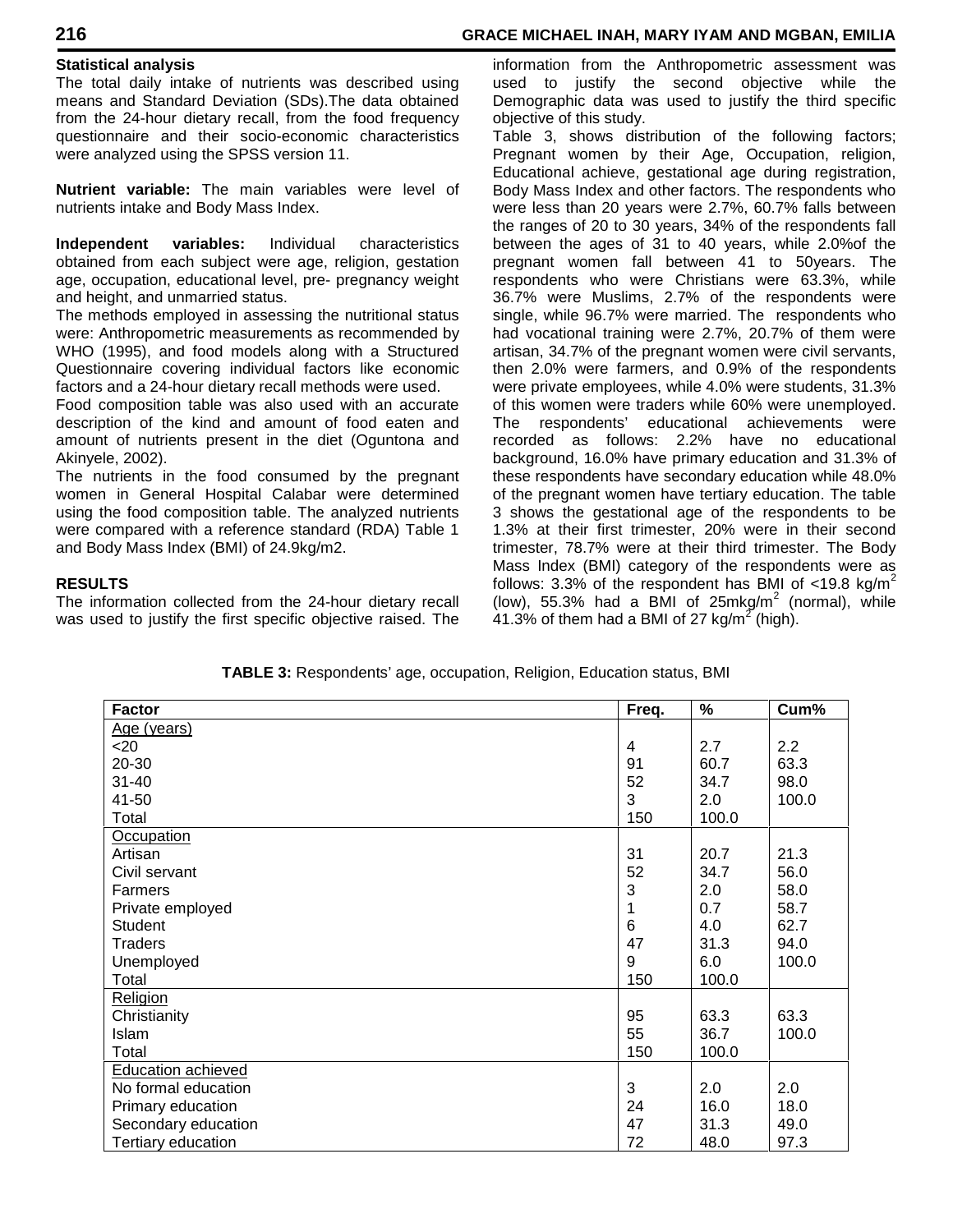#### Vocational education Total 4 150 2.7 100.0 100.0 Gestational age at enrolment 1<sup>st</sup> Trimester (0-14 wks) 2<sup>nd</sup> Trimester (15-24 wks) 3<sup>rd</sup> Trimester (25-37 wks) Total 2 30 118 150 1.3 20.0 78.7 100.0 1.3 21.3 100 Body mass index (kg/m2) Under weight (<19.8) Normal (25) Over weight (27) Total 5 83 62 150 3.3 55.3 41.3 100.0 3.3 58.7 100.0

Table 4 shows the respondents' intake of fruits and vegetables, drinks, snacks, meal skipping and consumption pattern per day. The number of respondents who did not consume fruits were 0.9%, 8% consumed orange only, 79.6% of the respondents consumed orange and any other fruit, 5.3% apple only, 9.4% of the respondent consumed apple and any other fruit, 1.35% pineapple only, 1.3% consumed water melon only, 1.4% took water melon and any other fruit, 0.7% consumed sugar cane, 0.7% consumed paw-paw and banana, 1.3% do not consumed any of the fruits while, 98% consumed vegetables. The drinks, snacks and meal skipping of the respondents were as follows: 33.0% did not consume any drinks, 19.3% consumed coke only, 41.3% drank coke and any other drink, 6.0% consumed Pepsi only, 6.7% had Pepsi and any other drink, 4.0% consumed 5-alive, 6.7% consumed 5-alive and any other drink, 1.3% had Sorrel (zobo drink) only, 1.3% took yoghurt only, 2.0 % Lacasera only, 2.0% malt only, 1.3% milk only, 0.7% consumed Viju milk. 5.3% did not take snacks, 8.7% consumed puff-puff, 40.7% took puff-puff and any other snack, 4.0% took chin-chin, 10.0% chin-chin and any other snack, 2.0% biscuits, 4.0% cake and any other snack, 1.3% ate plantain chips, 3.3% ate dough-nut and meat pie, 12.0% meat pie only, 2.0% meat pie and egg roll, 1.4% groundnut, 0.7% scones. 46.7% of the respondents did not skip meals, 9.3% skipped breakfast, 29.3% skipped lunch, 2.0% skipped lunch and dinner, 1.3% skipped dinner while 1.4% skipped the whole meal. The source and respondents' pattern of food consumed and consumption pattern of in- between meals per day were as follows: 80.7% of the respondents consumed home-made food, 3.3% of the respondents purchase their food, while 16.0% of the women consumed both foods. The respondents' consumption pattern per day were as follows: 2.0% of respondents ate once a day, 18.7% ate twice aday,38.0%ate thrice aday,26.0% had their meals four times a day,6.6% ate five times per day,14.7% respondents had their meals six times per day,and4.0%ate seven times per day.

|                                     | F               | %     | <b>Cum. %</b> |
|-------------------------------------|-----------------|-------|---------------|
| <b>Fruits</b>                       |                 |       |               |
| None                                |                 | 0.7   | 0.7           |
| Orange                              | 12 <sub>2</sub> | 8.0   | 8.7           |
| Orange/any other                    | 107             | 71.3  | 80.0          |
| Apple                               | 8               | 5.3   | 85.3          |
| Apple/any other                     | 14              | 9.4   | 94.7          |
| Pineapple                           | 2               | 1.3   | 96.0.         |
| Water melon                         | 2               | 1.3   | 97.3          |
| Water melon/any other fruit         | $\overline{2}$  | 1.3   | 98.7          |
| Sugar cane                          |                 | 0.7   | 99.3          |
| Paw- paw and banana                 |                 | 0.7   | 99.3          |
| Total                               | 150             | 100.0 | 100.0         |
|                                     |                 |       |               |
| Vegetables                          |                 |       |               |
| None consumption of vegetables      | $\overline{2}$  | 1.3   | 1.3           |
| Consume various types of vegetables | 148             | 98.7  | 100.0         |
| Total                               | 150             | 100.0 |               |
| <b>Drinks</b>                       |                 |       |               |
| No consumption of any drink         | $5\phantom{.0}$ | 3.3   | 3.3           |
| Consumed: coke                      | 29              | 19.3  | 22.7          |
| Coke and any other drinks           | 62              | 41.3  | 64.0          |

**Table 4:** Respondents' intake of fruits, vegetables, snacks, skipping meal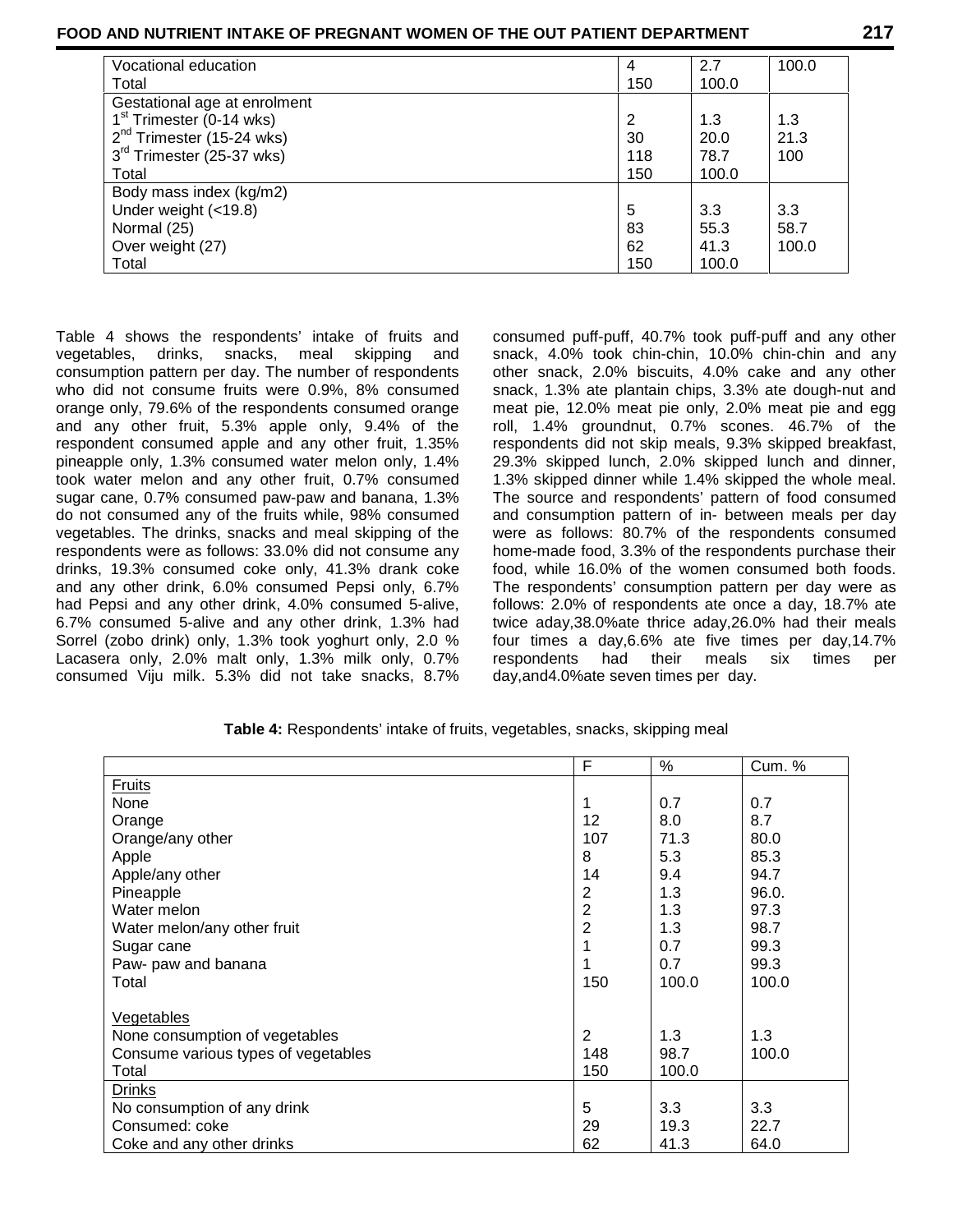## **218 GRACE MICHAEL INAH, MARY IYAM AND MGBAN, EMILIA**

| Pepsi drink                                | 9                         | 6.0     | 70.0  |
|--------------------------------------------|---------------------------|---------|-------|
| Pepsi and any other drinks                 | 10                        | 6.7     | 76.7  |
| 5-Alive drink                              | 6                         | 4.0     | 80.7  |
| 5- Alive and any other drink               | 10                        | 6.7     | 87.4  |
| Chi-vita                                   | $\overline{2}$            | 1.3     | 88.7  |
| Yoghurt                                    | 8                         | 5.3     | 94.0  |
| Lacasera drink                             | $\mathbf{3}$              | 2.0     | 96.0  |
| Malt drink                                 | 3                         | 2.0     | 98.0  |
| <b>Milk</b>                                | $\overline{2}$            |         |       |
|                                            |                           | 1.3     | 99.3  |
| Viju milk                                  | $\mathbf{1}$              | 0.7     | 100.0 |
| Total                                      | 150                       | 100.0   |       |
| <b>Snacks</b>                              |                           |         |       |
| Consume no snacks                          | 8                         | 5.3     | 5.3   |
| Consumes: puff-puff                        | 13                        | 8.7     | 14.0  |
| puff-puff and any other snack              | 61                        | 40.7    | 54.7  |
| Chin-Chin                                  | 6                         | 4.0     | 58.7  |
| Chin- chin and any other snack             | 16                        | 10.7    | 69.3  |
| <b>Biscuits</b>                            | 3                         | 2.0     | 71.0  |
| Cake and any other snack                   | $\,6$                     | 4.0     | 75.3  |
| Plantain chips                             | $\boldsymbol{2}$          | 1.3     | 76.7  |
| Doughnut                                   | 5                         | 3.3     | 80.0  |
| Fish and meat pie                          | 6                         | 4.0     | 84.0  |
| Egg roll                                   | 18                        | $12. -$ | 96.0  |
| Groundnut                                  | $\sqrt{3}$                | 2.0     | 98.0  |
|                                            |                           |         |       |
| Scones                                     | $\overline{2}$            | 1.3     | 99.3  |
| Pan-cake                                   | 1                         | 0.7     | 100.0 |
| Total                                      | 150                       | 100.0   |       |
| Food consumption by respondents per day    |                           |         |       |
| Food groups                                |                           |         |       |
| Cereals                                    |                           | 23.5    | 23.5  |
| Roots and tubers                           |                           | 11.9    | 35.4  |
| Legumes                                    |                           | 6.5     | 41.9  |
| Vegetables                                 |                           | 13.5    | 55.4  |
| Dairy products                             |                           | 12.9    | 68.3  |
| Fish/Egg                                   |                           | 14.1    | 82.4  |
| Fruits                                     |                           | 5.6     | 88.0  |
| Snacks                                     |                           | 9.5     | 97.5  |
| <b>Drinks</b>                              |                           | 2.5     | 100.0 |
| Total                                      |                           | 100.0   |       |
|                                            |                           |         |       |
| Skipping of meals by respondents           |                           |         | 46.7  |
| No skipping of meals                       | 70                        | 46.7    |       |
| Skipping of: Breakfast                     | 11                        | 7.3     | 54.0  |
| Lunch                                      | 44                        | 29.3    | 83.0  |
| Lunch and dinner                           | 3                         | 2.0     | 85.3  |
| Dinner only                                | 20                        | 13.3    | 98.6  |
| The whole meal                             | $\overline{2}$            | 1.3     | 100.0 |
| Total                                      | 150                       | 100.0   |       |
| Food consumption preference of respondents |                           |         |       |
| Food preferred                             |                           |         |       |
| None                                       | 17                        | 11.3    | 11.3  |
| Pounded yam                                | 17                        | 11.3    | 2.6   |
| Liked any food                             | 3                         | 2.0     | 24.6  |
| <b>Beans</b>                               | 14                        | 9.3     | 33.9  |
| <b>Bread</b>                               | 1                         | 0.7     | 34.6  |
| Eba                                        | $\,6$                     | 4.0     | 38.6  |
| <b>Fruits</b>                              | $\overline{\mathbf{4}}$   | 2.7     | 41.3  |
| Corn flakes                                | $\ensuremath{\mathsf{3}}$ | 2.0     | 43.3  |
|                                            | 3                         |         |       |
| Plantain                                   |                           | 2.0     | 45.3  |
| Rice                                       | 66                        | 44.0    | 89.3  |
| Sermovita                                  | 1                         | 0.7     | 90.0  |
| Snacks                                     | $\mathfrak{S}$            | 2.0     | 92.0  |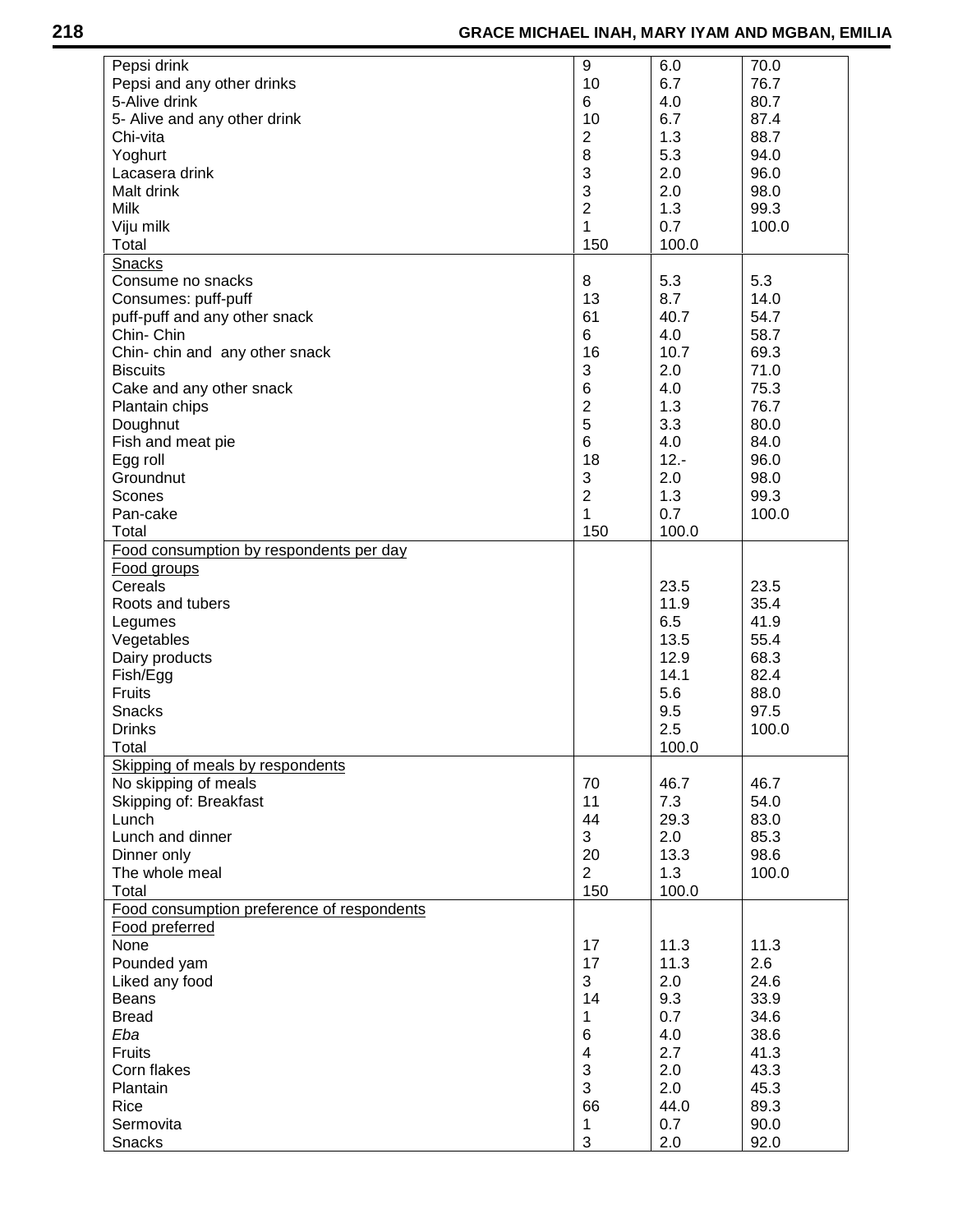| Tuwo                                       | 1                         | 0.7   | 92.7  |
|--------------------------------------------|---------------------------|-------|-------|
| Vegetables                                 | $\overline{\mathbf{4}}$   | 2.7   | 95.4  |
| Wheat                                      | $\overline{2}$            | 1.3   | 96.7  |
| Fufu (fermented cassava)                   | 5                         | 3.3   | 100.0 |
| Total                                      | 150                       | 100.0 |       |
| Patterns of food consumption per day       |                           |       |       |
|                                            | 3                         | 2.0   | 2.0   |
| 1                                          |                           | 18.7  |       |
| $\overline{2}$                             | 28                        |       | 20.7  |
| 3                                          | 57                        | 38.0  | 58.7  |
| 4                                          | 39                        | 26.0  | 84.7  |
| 5                                          | 10                        | 6.6   | 91.3  |
| 6                                          | $\overline{7}$            | 4.7   | 96.0  |
| $\overline{7}$                             | $6\phantom{1}$            | 4.0   | 100.0 |
| Total                                      | 150                       | 100.0 |       |
| Food consumption preference of respondents |                           |       |       |
| Food preferred                             |                           |       |       |
| None                                       | 17                        | 11.3  | 11.3  |
| Pounded yam                                | 17                        | 11.3  | 2.6   |
| Like any food                              | 3                         | 2.0   | 24.6  |
| <b>Beans</b>                               | 14                        | 9.3   | 33.9  |
| <b>Bread</b>                               | 1                         | 0.7   | 34.6  |
| Eba                                        | 6                         | 4.0   | 38.6  |
| Fruits                                     | $\overline{\mathbf{4}}$   | 2.7   | 41.3  |
| Pap                                        | $\ensuremath{\mathsf{3}}$ | 2.0   | 43.3  |
| Plantain                                   | 3                         | 2.0   | 45.3  |
| Rice                                       | 66                        | 44.0  | 89.3  |
| Sermovita                                  | 1                         | 0.7   | 90.0  |
| Snacks                                     | $\mathsf 3$               | 2.0   | 92.0  |
| Tuwo                                       | 1                         | 0.7   | 92.7  |
| Vegetables                                 | 4                         | 2.7   | 95.4  |
| Wheat                                      | $\overline{2}$            | 1.3   | 96.7  |
| Yam                                        | 5                         | 3.3   | 100.0 |
| Total                                      | 150                       | 100.0 |       |

#### **FOOD AND NUTRIENT INTAKE OF PREGNANT WOMEN OF THE OUT PATIENT DEPARTMENT 219**

**TABLE 5:** Mean and standard deviation of Nutrient intake of Respondents

| <b>Nutrient intake</b> | Mean±/standard deviation | % RDA |
|------------------------|--------------------------|-------|
| Energy (kcal)          | 1048±1732.7              | 41.9  |
| Carbohydrates (g)      | $170.1 + 2971.1$         | 97.1  |
| Protein (g)            | $29.32 \pm 50.3$         | 39.1  |
| Calcium (mg)           | $392.9 \pm 764.4$        | 39.3  |
| Ferrous (mg)           | $29.1 \pm 73.5$          | 107.8 |
| Folic acid (mg)        | $33.34 \pm 71.1$         | 5.6   |
| Vitamin C (mg)         | $23.6 \pm 55.0$          | 27.8  |

#### **DISCUSSION**

The findings of the present study showed that, the age of the pregnant women, their occupation, religion, education achieved, gestation age at enrolment, and their body mass index (BMI) affects the respondents' intake of fruits and vegetables, snacks and drinks, skipping of meals per day and nutrient inadequacy of the pregnant women who registered at the out–patient department of General hospital, Calabar Nigeria.

(Kesa et al., 2005) found out that Education has a consistent effect on nutrient intake and inadequacy of almost all nutrients. Women who had a primary education or less were more likely to have nutrient inadequacy. It is also possible that women with a higher education have better food habits than those with a low education. This is supported by a study in Bangladesh which found that higher education which brings higher income is associated with higher intake of protein, fatty acid, dietary fiber, cholesterol, potassium, calcium, magnesium, iron, vitamin A, D, E and C and folic acid (Islam et al.,2004). In addition, gestational age at enrolment of 14 weeks or more was found to be associated with a lower risk for inadequacy of both macronutrients and micronutrients